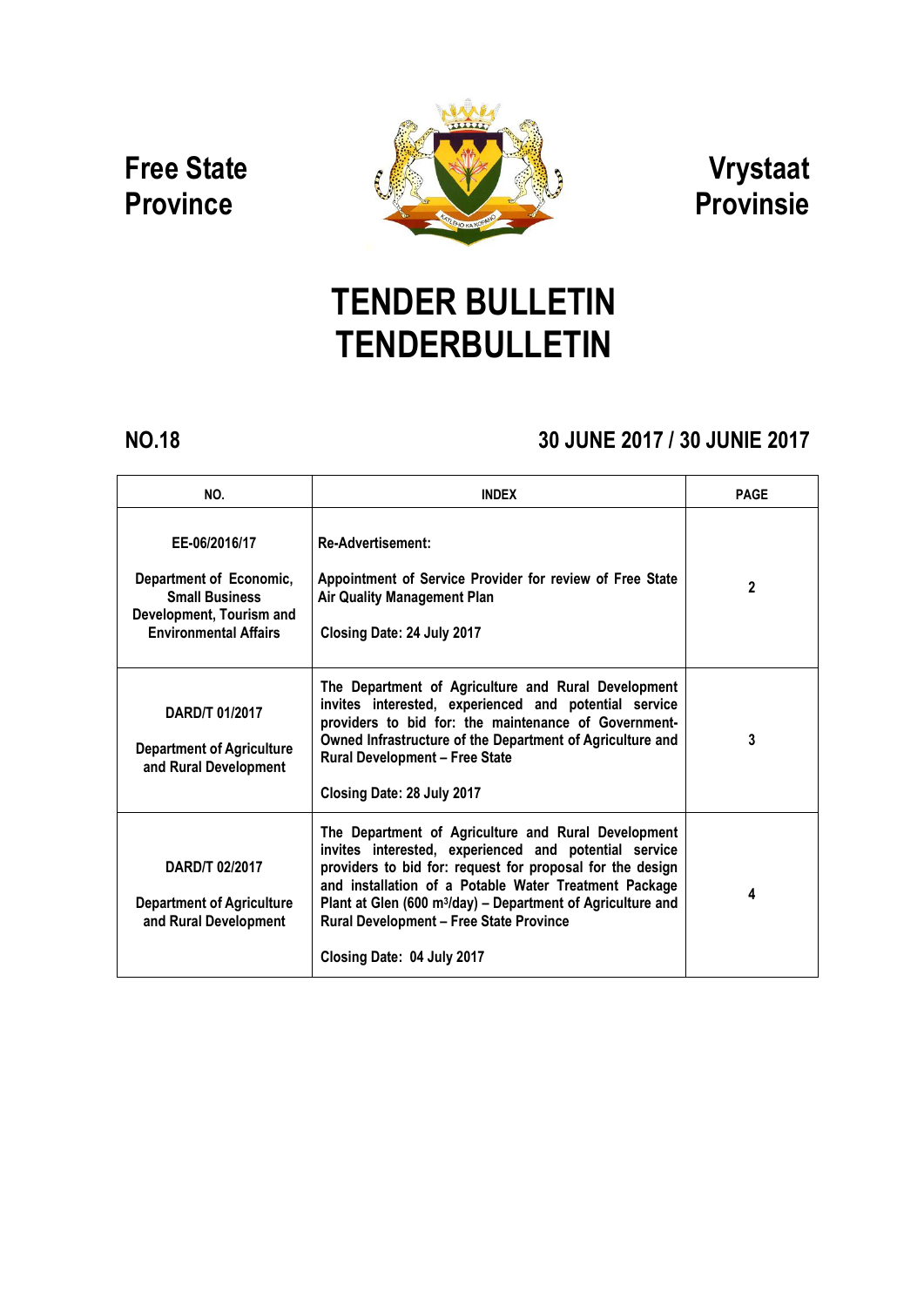#### THE FREE STATE DEPARTMENT OF ECONOMIC, SMALL BUSINESS DEVELOPMENT, TOURISM AND ENVIRONMENTAL AFFAIRS HEREBY INVITES TENDERS/BIDS FOR THE FOLLOWING:

#### RE-ADVERTISEMENT: APPOINTMENT OF SERVICE PROVIDER FOR REVIEW OF FREE STATE AIR QUALITY MANAGEMENT PLAN

All tenders must be submitted with fully completed bid documents in original ink and must be submitted in a sealed envelope marked *"*APPOINTMENT OF SERVICE PROVIDER FOR REVIEW OF FREE STATE AIR QUALITY MANAGEMENT PLAN*"* and BID NUMBER TEE-06/2016/17 and placed in the TENDER BOX C or sent by registered mail for Attention: Director Supply Chain Management at the following address:

Physical Address: Department of Tourism, Environmental and Economic Affairs 34 Markgraaf Street Ground Floor Bojanala Building Bloemfontein 9300 Postal Address: Private Bag X20801 **Bloemfontein** 9300

The bids will be evaluated in terms of 80/20 PPPFA points system according to PPPFA Act and functionality as indicated in the Bid Documents, Specification and Terms of Reference.

#### STAGE 1: FUNCTIONALITY CRITERIA

#### STAGE 2: APPLICATION OF THE PREFERENTIAL PROCUREMENT POLICY FRAMEWORK ACT (NO. 5 OF 2000), PREFERENTIAL PROCUREMENT REGULATIONS 2017

The bids will be evaluated in terms of 80/20 PPPFA points system according to PPPFA Act and functionality as indicated in the bid documents, Specification and terms of reference.

#### THE BID SHALL CLOSE AT 11H00 ON THE 24 JULY 2017.

Contact Persons: Technical enquiries may be directed to Ms. N Nkoe at 05-400-4917

Enquiries related to the bid may be directed to Mr. Molefi Machela at 051-400-4743

The bid documents are available free of charge from the e-Tender website at www.etenders.gov.za.

Alternatively, printed copies are obtainable from Supply Chain Management Office 125, Bojanala Building, 34 Markgraaf Street, Bloemfontein at a cost of R 267.00.

Bid documents will be available as from 07h30 on 30 June 2017 and thereafter on weekdays from 07h30 until 16h00, at The Department of Economic, Small Business Development, Tourism and Environmental Affairs: Supply Chain Management Unit, Office 125, Bojanala Building, 34 Markgraaf Street, Bloemfontein.

A non-refundable fee is payable for printed copies to a cashier at Old Agriculture Building, North, Office 316, 3rd Floor, 98 Zastron Street, Bloemfontein, or via EFT (Economic, Small Business Development, Tourism and Environmental Affairs – Current Account 240 322 746, Standard Bank, Brandwag, Branch Code – 055534. Reference Number: TEE 06/2016/17)

--------------------------------------------------------------------------------------------------------------------------------------------------------

Please note that the Department reserves the right not to accept any proposal in part or as a whole.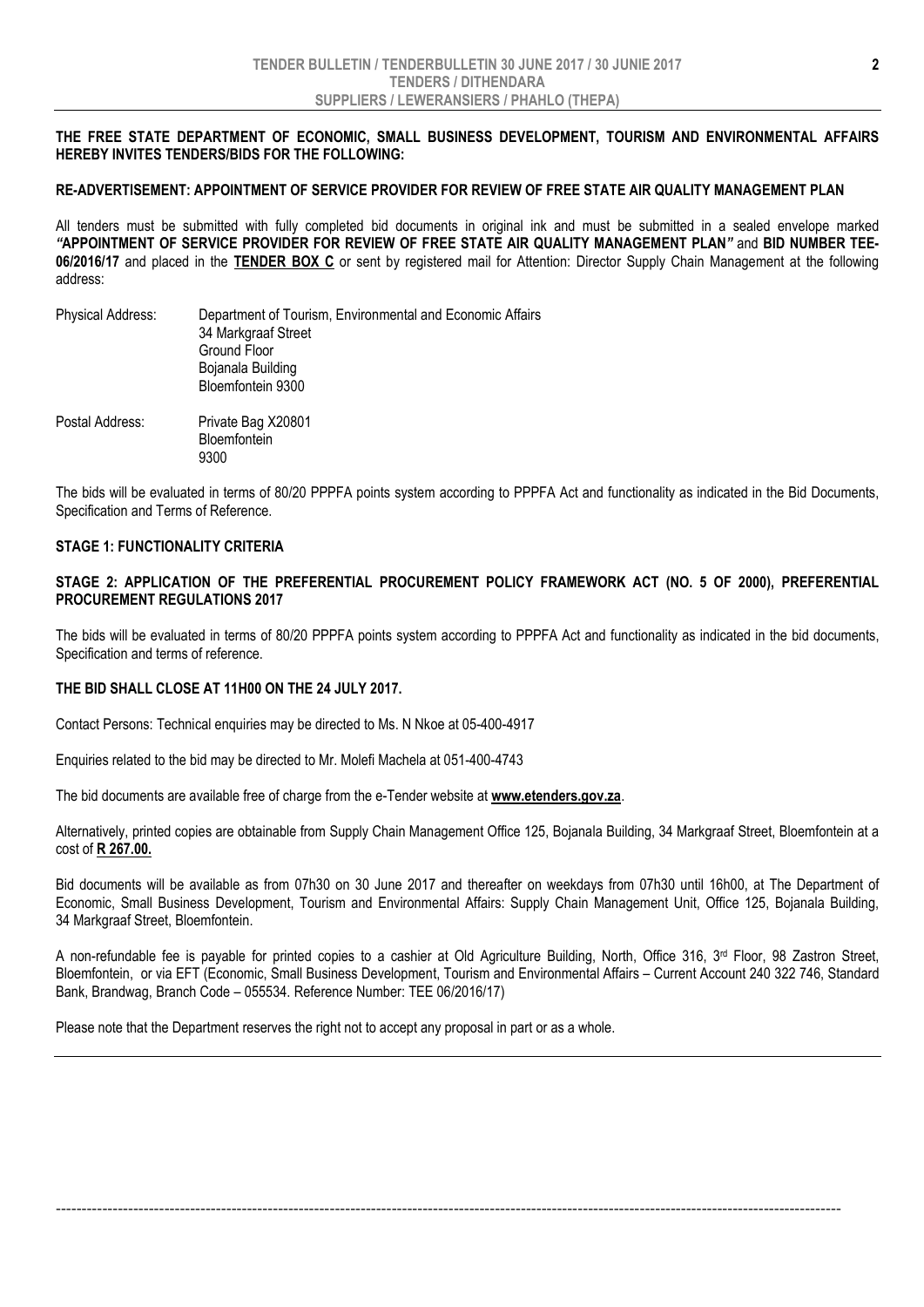#### THE DEPARTMENT OF AGRICULTURE AND RURAL DEVELOPMENT

#### Bid No.: DARD/T 01/2017: THE DEPARTMENT OF AGRICULTURE AND RURAL DEVELOPMENT INVITES INTERESTED, EXPERIENCED AND POTENTIAL SERVICE PROVIDERS TO BID FOR: THE MAINTENANCE OF GOVERNMENT-OWNED INFRASTRUCTURE OF THE DEPARTMENT OF AGRICULTURE AND RURAL DEVELOPMENT – FREE STATE PROVINCE

Sealed bids (double envelope system) clearly marked with bid number and the description must be submitted or deposited into the designated tender box at Glen Agricultural Institute, Administration Building (Tender box 1) and no telephonic, facsimile, email or late submission will be accepted. The following documents must form part of the submission:

- 1. Registration with Centralized Supplier Database (CSD);
- 2. Proof of Tax Compliance Status:

The South African Revenue Service (SARS) no longer issues printed Tax Clearance Certificates and there are two options available for submission. In both cases, SCM officials will verify bidder's tax compliance status online.

- (a) Suppliers who still have valid, original, printed Tax Clearance Certificates can submit them. However, they must also provide their Tax Clearance Compliance Status PIN by writing it on the top of the Tax Clearance Certificate submitted, in order that bidder's tax compliance status can be verified.
- (b) Bidders who are registered on the government Central Supplier Database (CSD) must include in their bid document, a copy of their Master Registration Number (supplier number). Tax compliance status will be verified online at www.csd.gov.za.
- 3. Certified ID copy(s) of director(s),
- 4. Certificated copy of a sworn affidavit or B-BBEE certificate issued by accredited companies, standard affidavit form from DTI or a letter from the Auditors / bookkeepers, or a letter from the auditors and those who do not submit their B-BBEE status do not qualify for preference points for B-BBEE but will not be disqualified.
- 5. Minimum CIDB grading required: 4 GB PE or CE PE or higher designation.
- 6. A tenderer who provides audited financial statements for the preceding 2-years. If the financial statements are older than 6-months, the tenderer must provide interim financial statements.
- 7. Joint ventures are eligible to submit documents provided they satisfy the criteria stated in the tender document.
- 8. Company / business profile should be submitted.
- 9. Property Rates Clearance: Copy of latest Municipal account / lease agreement.
- 10. Proof of valid Public Liability Insurance cover.
- 11. Bids shall remain valid for 120 days after the closing date

### Functionality and BBBEE Evaluation criteria: 80/20

| Price and quality criteria | 80 Points |
|----------------------------|-----------|
| B-BBEE                     | 20 Points |

NB: A minimum total score of 60 percent is required for quality (Schedule A) in order for the tender to be considered for the next level of evaluation Schedule B. A minimum total score of 60 percent is required for quality (combined score of Schedule A and B) in order for the tender to be further evaluated (financial proposal).

| <b>REQUIREMENTS/INFORMATION</b>         | DARD/T 01/2017                                                             |  |
|-----------------------------------------|----------------------------------------------------------------------------|--|
| <b>Compulsory Briefing Session</b>      | Friday 07 July 2017 at 11h00 at Glen in the Auditorium, Verbeeck Building. |  |
| <b>Closing Date</b>                     | Friday 28 July 2017 at 11h00: Glen Agricultural Institute, Administration  |  |
|                                         | Building, SCM section.                                                     |  |
| <b>Enquiries: SCM and bid documents</b> | Ms. F Khumalo at 051 861 8793 /060 977 2535                                |  |
|                                         | fikile@agric.fs.gov.za                                                     |  |
| Enquiries: Technical                    | Mr. John van Berkel at 051 861 8706 / 082 558 1591                         |  |
|                                         | vberkel@fs.agric.za                                                        |  |

Bids should be submitted under the following arrangements;

Bid documents are obtainable from the cashier's office (room 149) in the Administration Building at Glen Agricultural Institute, from 03 July 2017 (Monday to Friday) from 08h00 to 15h30 at a non-refundable cost of R587 per document.

Banking details are as follows: Holder: FSPG Agriculture, Standard Bank Acc. No. 240 323 181, Branch: 00 55 34 Brandwag; Current Account: Ref: 0000 20250

--------------------------------------------------------------------------------------------------------------------------------------------------------

Documents are also available on the e-Tender Publication Portal and can be downloaded from www.etender.gov.za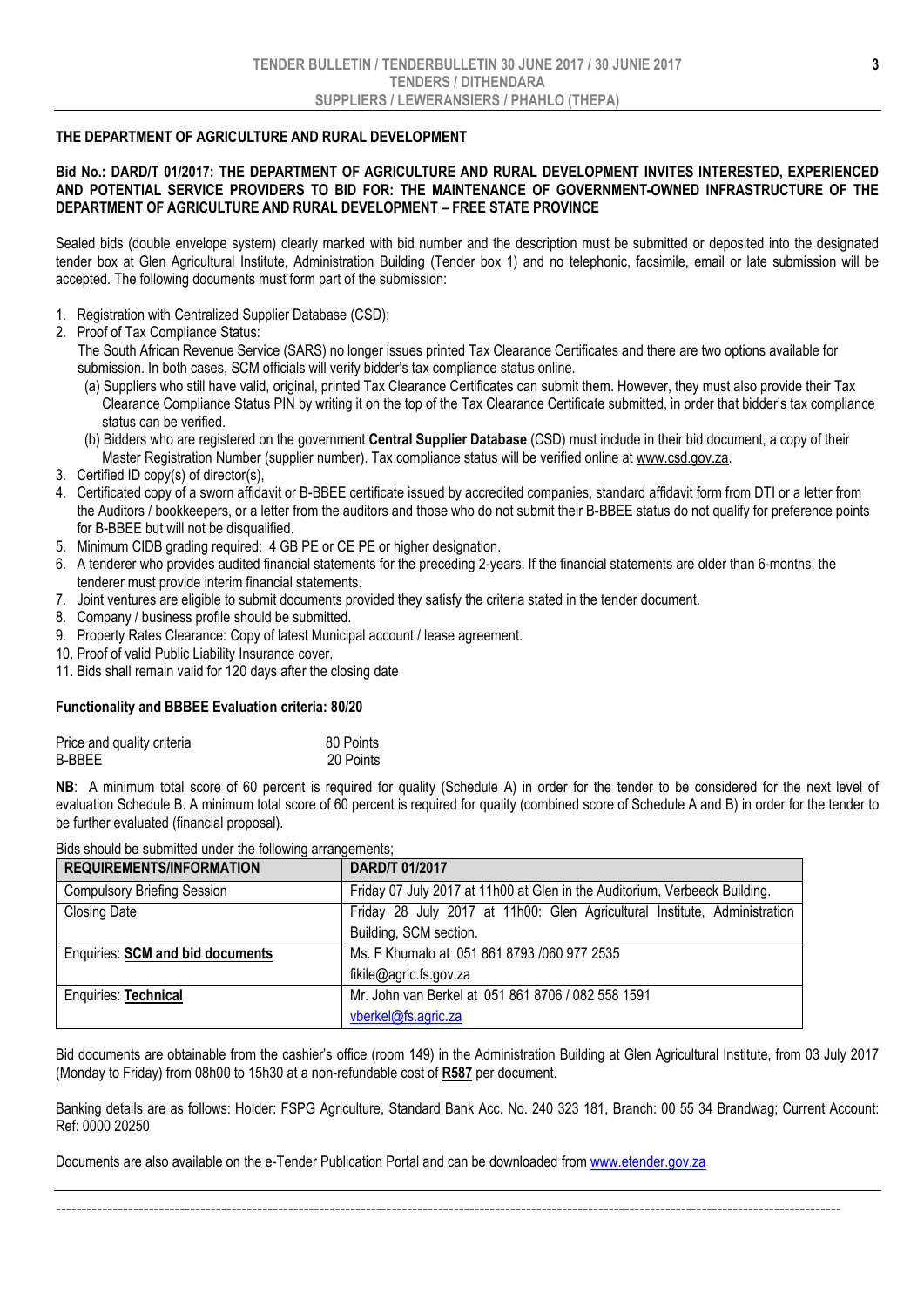#### Bid No.: DARD/RFP 02/2017: THE DEPARTMENT OF AGRICULTURE AND RURAL DEVELOPMENT INVITES INTERESTED, EXPERIENCED AND POTENTIAL SERVICE PROVIDERS TO BID FOR: REQUEST FOR PROPOSAL FOR THE DESIGN AND INSTALLATION OF A POTABLE WATER TREATMENT PACKAGE PLANT AT GLEN (600 m3/day) – DEPARTMENT OF AGRICULTURE AND RURAL DEVELOPMENT – FREE STATE PROVINCE

Sealed bids (double envelope system) clearly marked with bid number and the description must be submitted or deposited into the designated tender box at Glen Agricultural Institute, Administration Building (Tender box 2) and no telephonic, facsimile, email or late submission will be accepted. The following documents must form part of the submission:

- 1. Registration with Centralized Supplier Database (CSD);
- 2. Proof of Tax Compliance Status:
	- The South African Revenue Service (SARS) no longer issues printed Tax Clearance Certificates and there are two options available for submission. In both cases, SCM officials will verify bidder's tax compliance status online.
	- (a) Suppliers who still have valid, original, printed Tax Clearance Certificates can submit them. However, they must also provide their Tax Clearance Compliance Status PIN by writing it on the top of the Tax Clearance Certificate submitted, in order that bidder's tax compliance status can be verified.
	- (b) Bidders who are registered on the government Central Supplier Database (CSD) must include in their bid document, a copy of their Master Registration Number (supplier number). Tax compliance status will be verified online at www.csd.gov.za.
- 3. Certified ID copy(s) of director(s),
- 4. Certificated copy of a sworn affidavit or B-BBEE certificate issued by accredited companies, standard affidavit form from DTI or a letter from the auditors/bookkeepers, or a letter from the auditors and those who do not submit their B-BBEE status do not qualify for preference points for B-BBEE but will not be disqualified.
- 5. Minimum CIDB grading required: 6 CE or 5 CE PE.
- 6. Financial statements for the past year.
- 7. Joint ventures are eligible to submit documents provided they satisfy the criteria stated in the tender document.
- 8. Company / business profile should be submitted.
- 9. Property Rates Clearance: Copy of latest Municipal account / lease agreement.
- 10. Certified copy(s) of valid ECSA registration certificate(s) of key personnel.
- 11. Certified copy of Professional Indemnity insurance certificate.
- 12. Bids shall remain valid for 120 days after the closing date

#### Functionality and BBBEE Evaluation criteria: 80/20

| Price and quality criteria | 80 Points |
|----------------------------|-----------|
| B-BBEE                     | 20 Points |

NB: A minimum score of 70% is required to pass this first stage of the evaluation process (Quality Schedule A). A tenderer that does not achieve a minimum score of 70% will not be evaluated further. Shortlisted bidders will be required to do the presentation of their proposal (Quality Schedule B) to the Departmental Evaluation Committee. A minimum total score of 70 percent is required for quality (combined score of Schedule A and B) in order for the financial offer to be evaluated.

| <b>REQUIREMENTS/INFORMATION</b>         | <b>DARD/RFP 06/2016</b>                                                     |
|-----------------------------------------|-----------------------------------------------------------------------------|
| <b>Compulsory Briefing Session</b>      | Friday 14 July 2017 at 11h00 at Glen in the Auditorium, Verbeeck Building,  |
|                                         | with site inspections thereafter along gravel roads.                        |
| <b>Closing Date</b>                     | Friday 04 August 2017 at 11h00: Glen Agricultural Institute, Administration |
|                                         | Building, SCM section.                                                      |
| <b>Enquiries: SCM and bid documents</b> | Ms. F Khumalo at 051 861 8488 / 083 655 2371                                |
|                                         | evodia@fs.agric.za                                                          |
| Enquiries: Technical                    | Mr. Taka Chiwanza at 051 861 8350 / 083 254 1613                            |
|                                         | takaidzwa@fs.agric.za                                                       |

Bids should be submitted under the following arrangements;

Bid documents are obtainable from the cashier's office (room 149) in the Administration Building at Glen Agricultural Institute, from 10 July 2017 (Monday to Friday) from 08h00 to 15h30 at a non-refundable cost of R 587 per document.

Banking details are as follows: Holder: FSPG Agriculture, Standard Bank Acc. No. 240 323 181, Branch: 00 55 34 Brandwag; Current Account: Ref: 0000 20250

--------------------------------------------------------------------------------------------------------------------------------------------------------